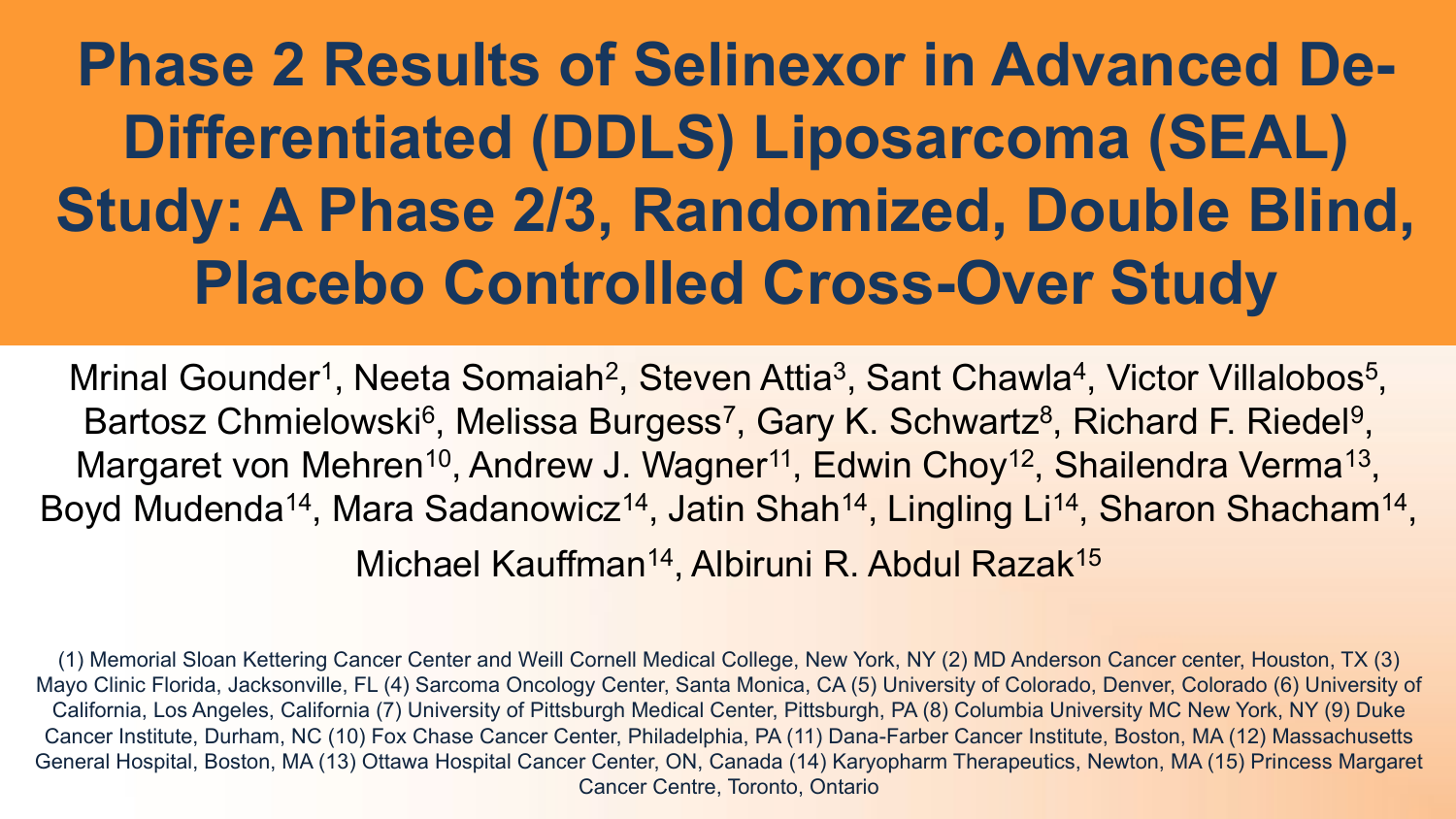## **Selinexor Mechanism of Action**



- Exportin 1 (XPO1) is the major nuclear export protein for tumor suppressor proteins (TSPs) (e.g.  $p53$ ,  $pRb$ ,  $kB$ ,  $p27$ ,  $p21$ ) and eIF4E-bound oncoprotein mRNAs (e.g. c-Myc, MDM2, Bcl-2, Bcl-6, cyclin D)
- Selinexor, a selective inhibitor of XPO1-mediated nuclear export (SINE) compound, reactivates multiple TSPs including  $p53$ ,  $kB$  and FOXO, reduces c-Myc levels, and overcomes MDM2 mediated p53 degradation
- **Selinexor in liposarcoma**:
- CDK4 and MDM2 are amplified or overexpressed in dedifferentiated liposarcoma (DDLS) and contribute to active proliferation (*Thway 2016*)
- Selinexor reactivates p53 by increasing its protein levels, locking it in the nucleus and protecting it from MDM2-dependent-degradation
- Selinexor increases p21 protein levels. p21 binds to and inhibits the kinase activity of the cyclin D CDK4
- Selinexor inhibits XPO1 mediated export of eIF4E and reduces the translation of eIF4E-dependent-protooncogenes among them cyclin D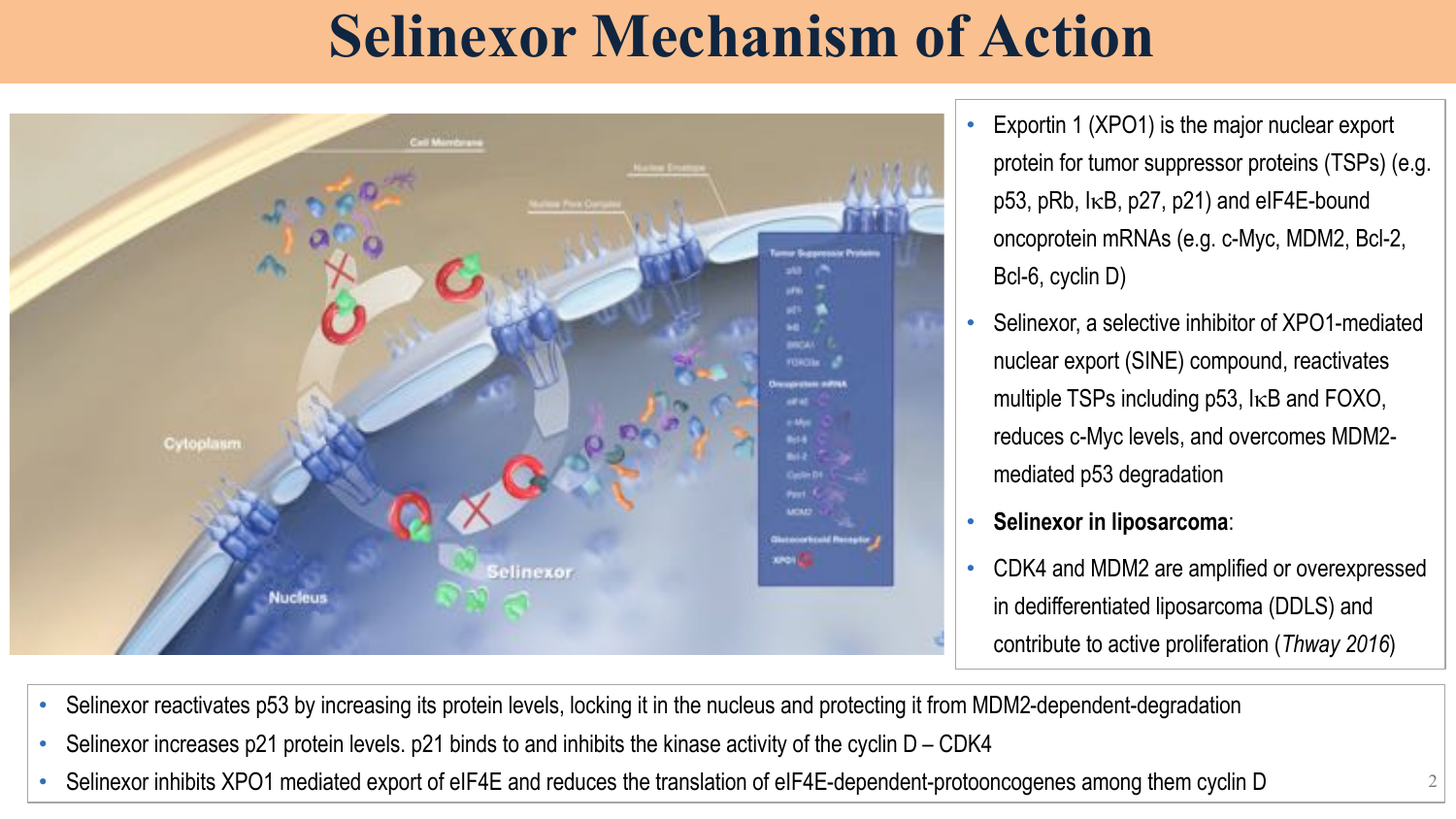# **SEAL – Study Design**

- **Se**linexor in **A**dvanced **L**iposarcoma (**SEAL**) is a phase 2-3, double-blind, randomized, placebo controlled, study comparing selinexor versus placebo in patients with dedifferentiated liposarcoma.
	- Patients ≥18 years with relapsed/refractory locally advanced or metastatic DDLS are randomized (1:1) to receive selinexor (60 mg) or placebo twice weekly per 42 day cycle
	- Randomization Stratifications: prior systemic therapies (1 vs.  $\geq$  2) and prior eribulin use (prior eribulin vs. no prior eribulin
	- Main Inclusion/Exclusion Criteria: Histologically confirmed DDLS (using FISH or IHC), Refractory/relapsed, Measurable disease (by CT or MRI) per RECIST v1.1. Patients with brain metastases excluded
- **Phase II Primary Endpoint:** Progression free survival (PFS) as determined by an independent central imaging panel using WHO criteria. Pre-specified analysis using RECIST v1.1 was also included.
	- Secondary Endpoints: Overall response rate (ORR) and Duration of response (DOR) for each arm independently according to RECIST v1.1, safety for each arm

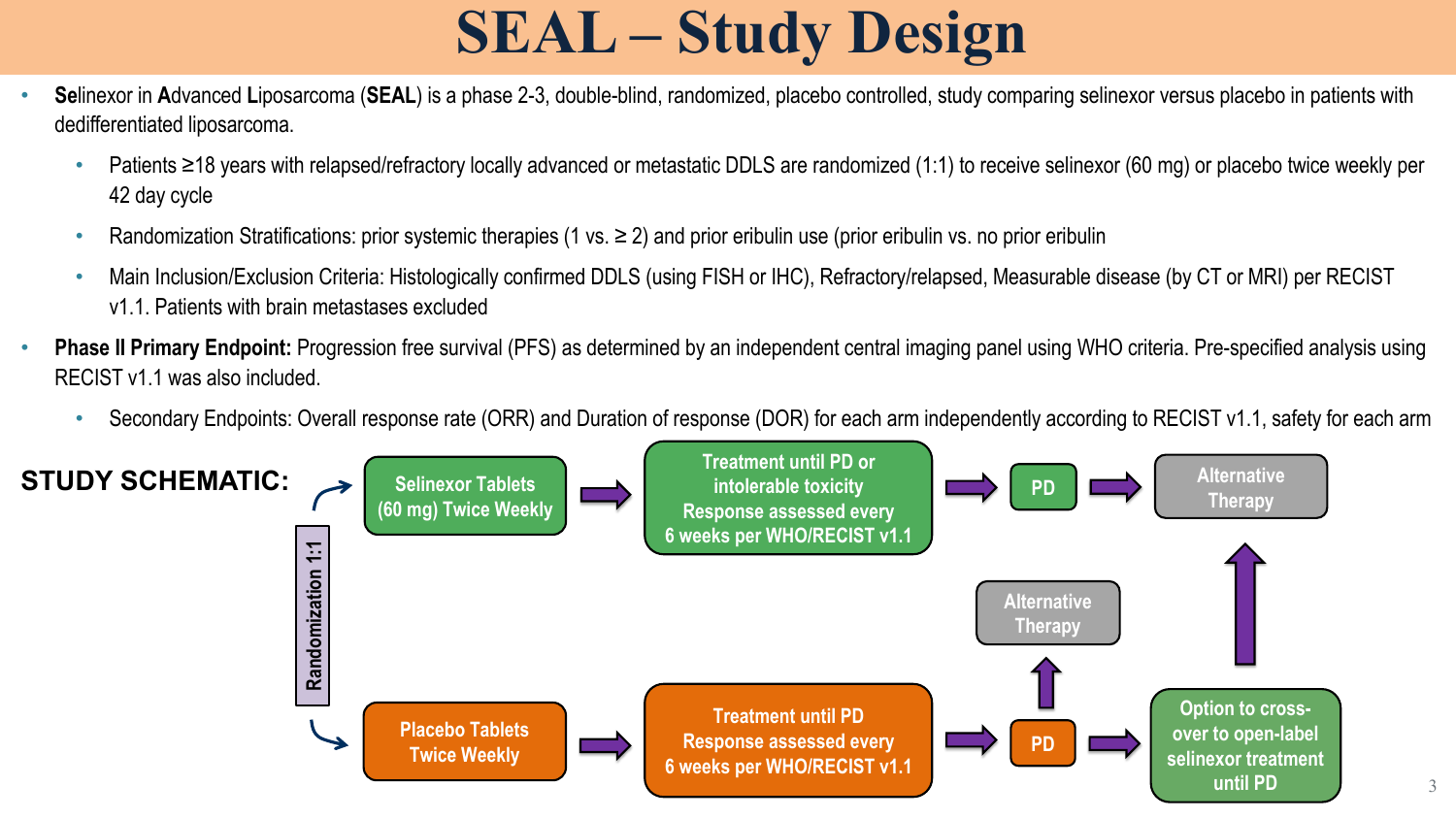## **SEAL Patient Characteristics**

| <b>SEAL Patient Characteristics</b>                                                                                                                                                | <b>Selinexor</b>                                                                                       | <b>Placebo</b>                                                                                       | <b>All Patients</b>                                                                                          |
|------------------------------------------------------------------------------------------------------------------------------------------------------------------------------------|--------------------------------------------------------------------------------------------------------|------------------------------------------------------------------------------------------------------|--------------------------------------------------------------------------------------------------------------|
| Enrolled <sup>1</sup>                                                                                                                                                              | 26                                                                                                     | 30                                                                                                   | 56                                                                                                           |
| Median Age, Years (range)                                                                                                                                                          | $55(25-78)$                                                                                            | 64 (41-79)                                                                                           | $61(25-79)$                                                                                                  |
| Males: Females                                                                                                                                                                     | 14 M : 12 F                                                                                            | 19 M : 11 F                                                                                          | 33 M : 23 F                                                                                                  |
| Cross-Over to Open Label Selinexor <sup>2</sup>                                                                                                                                    | 2(8%)                                                                                                  | 24 (80%)                                                                                             | 26 (46%)                                                                                                     |
| <b>Median Number of Prior Regimens (range)</b><br>- Doxorubicin<br>- Gemcitabine<br>- CDK Inhibitor<br>- Eribulin<br>- Trabectedin<br>- MDM2 Inhibitor<br>- Surgery<br>- Radiation | $2(1 - 7)$<br>18 (69%)<br>12 (46%)<br>$8(31\%)$<br>$8(31\%)$<br>6(23%)<br>5(19%)<br>23 (88%)<br>9(35%) | $2(1-9)$<br>24 (80%)<br>$15(50\%)$<br>8(27%)<br>6(20%)<br>5(17%)<br>$9(30\%)$<br>28 (93%)<br>14(47%) | $2(1-9)$<br>42 (75%)<br>27 (48%)<br>16 (29%)<br>14 (25%)<br>$11(20\%)$<br>14 (25%)<br>51 (91%)<br>$23(41\%)$ |

<sup>1-</sup>Fifty-seven total patients enrolled however, one patient was deemed ineligible per protocol and was never unblinded

<sup>2-</sup>Two patients on blinded selinexor crossed over to open-label selinexor due to progression based on WHO criteria, however treating PI believed these patients were deriving clinical benefit and kept treating patients with selinexor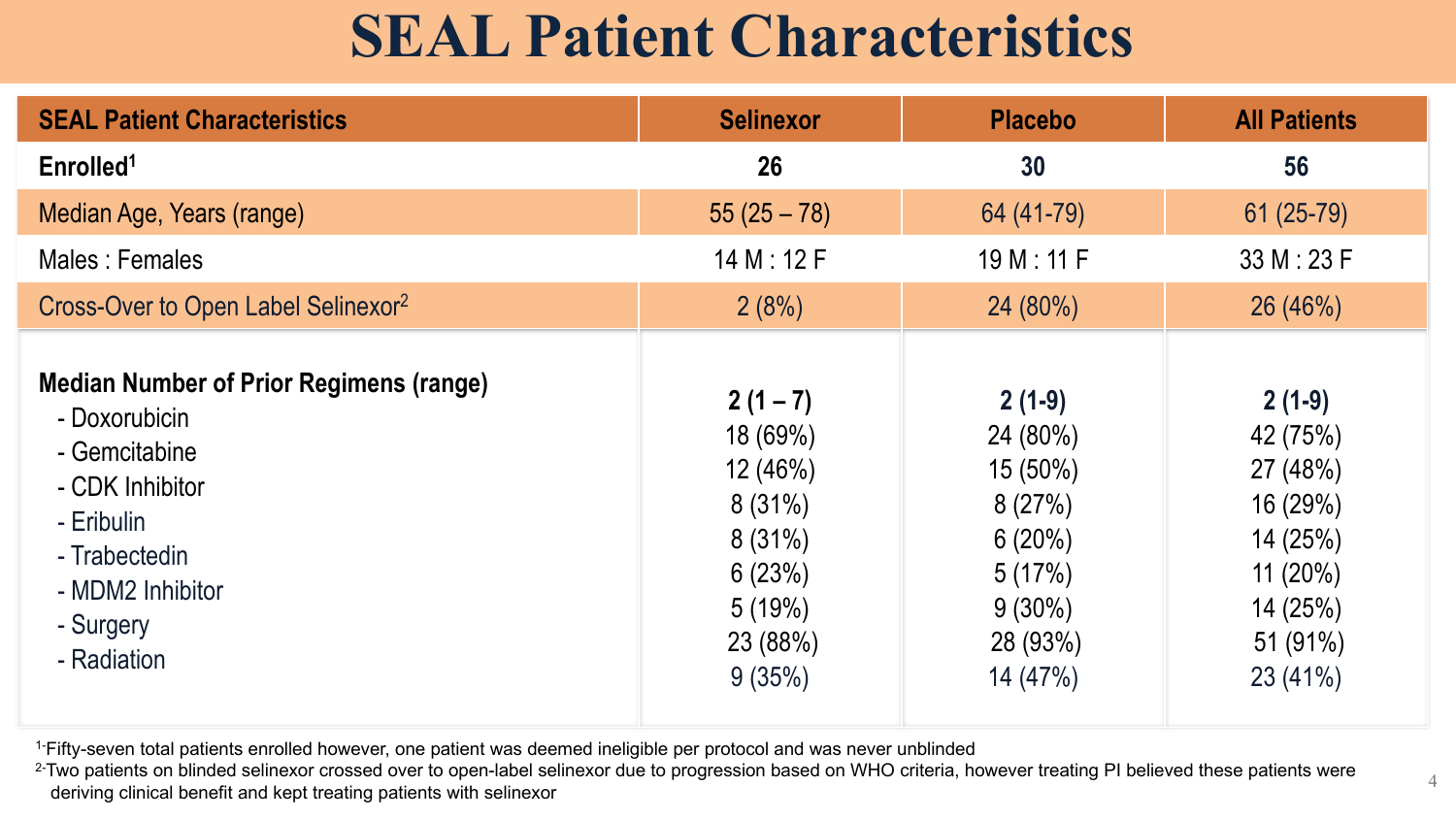#### **SEAL Treatment Emergent Adverse Events by ARM ≥4 Patients**

| <b>AE Term</b>                       |               |                          | Phase 2 - Blinded Selinexor (N=26) | Phase 2 - Blinded Placebo (N =30) |               |                          |           |
|--------------------------------------|---------------|--------------------------|------------------------------------|-----------------------------------|---------------|--------------------------|-----------|
| <b>Gastrointestinal</b>              | Grade 1/2 (%) | Grade 3 (%)              | Grade 4 (%)                        | Total (%)                         | Grade 1/2 (%) | Grade 3 (%)              | Total (%) |
| <b>Nausea</b>                        | 23 (88.5)     | 1(3.8)                   | $\overline{\phantom{a}}$           | 24 (92.3)                         | 11(36.7)      | $\overline{\phantom{a}}$ | 11(36.7)  |
| <b>Anorexia</b>                      | 16 (61.5)     |                          | --                                 | 16 (61.5)                         | 4(13.3)       |                          | 4(13.3)   |
| <b>Vomiting</b>                      | 15(57.7)      | $\overline{\phantom{a}}$ | --                                 | 15(57.7)                          | 5(16.7)       |                          | 5(16.7)   |
| <b>Altered Taste</b>                 | 11(42.3)      | $\overline{a}$           | ⊷                                  | 11(42.3)                          | 2(6.7)        | $\overline{a}$           | 2(6.7)    |
| <b>Diarrhea</b>                      | 8(30.8)       | −−                       | $\overline{\phantom{a}}$           | 8(30.8)                           | 5(16.7)       | --                       | 5(16.7)   |
| <b>Abdominal pain</b>                | 6(23.1)       | $\overline{\phantom{a}}$ | --                                 | 6(23.1)                           | 8(26.7)       | 1(3.3)                   | 9(30.0)   |
| <b>Constipation</b>                  | 5(19.2)       | $\overline{\phantom{a}}$ | $\overline{\phantom{a}}$           | 5(19.2)                           | 8(26.7)       | --                       | 8(26.7)   |
| <b>Constitutional</b>                |               |                          |                                    |                                   |               |                          |           |
| <b>Fatigue</b>                       | 15(57.7)      | 1(3.8)                   | $\sim$                             | 16 (61.5)                         | 14 (46.7)     | --                       | 14 (46.7) |
| <b>Weight loss</b>                   | 14 (53.8)     | 1(3.8)                   | --                                 | 15(57.7)                          | 1(3.3)        | $-$                      | 1(3.3)    |
| <b>Dizziness</b>                     | 8(30.8)       | $\overline{\phantom{a}}$ | $\sim$                             | 8(30.8)                           | 2(6.7)        | $\qquad \qquad -$        | 2(6.7)    |
| <b>Edema</b>                         | 2(7.7)        | $\sim$                   | $\sim$                             | 2(7.7)                            | 4(13.3)       | --                       | 4(13.3)   |
| <b>Metabolism</b>                    |               |                          |                                    |                                   |               |                          |           |
| <b>Hyperglycemia</b>                 | 7(26.9)       | 2(7.7)                   | $\overline{\phantom{a}}$           | 9(34.6)                           | 3(10.0)       | 1(3.3)                   | 4(13.3)   |
| Hyponatremia                         | 3(11.5)       | 5(19.2)                  | $\overline{a}$                     | 8(30.8)                           | 6(20.0)       |                          | 6(20.0)   |
| <b>Alkaline Phosphatase Increase</b> | 5(19.2)       | $\overline{\phantom{a}}$ | $\overline{\phantom{a}}$           | 5(19.2)                           | 5(16.7)       | $\qquad \qquad -$        | 5(16.7)   |
| <b>Hypocalcemia</b>                  | 4(15.4)       | $\overline{\phantom{a}}$ | $\overline{\phantom{a}}$           | 4(15.4)                           |               | $\overline{\phantom{a}}$ | н.        |
| Hypokalemia                          | 2(7.7)        | $\overline{a}$           | ⊷                                  | 2(7.7)                            | 3(10.0)       | 1(3.3)                   | 4(13.3)   |
| <b>Other</b>                         |               |                          |                                    |                                   |               |                          |           |
| <b>Vision Blurred</b>                | 7(26.9)       | $\sim$                   | $\overline{\phantom{a}}$           | 7(26.9)                           | 2(6.7)        | —                        | 2(6.7)    |
| <b>Hypertension</b>                  | 5(19.2)       | $\overline{\phantom{m}}$ | --                                 | 5(19.2)                           | 1(3.3)        | --                       | 1(3.3)    |
| <b>Headache</b>                      | 5(19.2)       | $\overline{\phantom{a}}$ | $\overline{\phantom{a}}$           | 5(19.2)                           | 4(13.3)       |                          | 4(13.3)   |
| Cough                                | 4(15.4)       | $\overline{\phantom{m}}$ | $\overline{\phantom{a}}$           | 4(15.4)                           | 2(6.7)        | $\overline{\phantom{a}}$ | 2(6.7)    |
| <b>Hypotension</b>                   | 4(15.4)       | $\overline{\phantom{a}}$ | $\overline{\phantom{a}}$           | 4(15.4)                           | 3(10.0)       | --                       | 3(10.0)   |
| <b>Fever</b>                         | 1(3.8)        | $\overline{\phantom{a}}$ | --                                 | 1(3.8)                            | 4(13.3)       | $\overline{\phantom{a}}$ | 4(13.3)   |
| Hematologic                          |               |                          |                                    |                                   |               |                          |           |
| <b>Anemia</b>                        | 9(34.6)       | 4(15.4)                  | 1(3.8)                             | 14 (53.8)                         | 6(20.0)       | 3(10.0)                  | 9(30.0)   |
| Thrombocytopenia                     | 7(26.9)       | 2(7.7)                   | 1(3.8)                             | 10(38.5)                          | 3(10.0)       | $\overline{\phantom{a}}$ | 3(10.0)   |
| Leukopenia                           | 7(26.9)       | 1(3.8)                   | --                                 | 8(30.8)                           | 1(3.3)        | $\qquad \qquad -$        | 1(3.3)    |
| <b>Neutropenia</b>                   | 5(19.2)       | 2(7.7)                   | Ξ.                                 | 7(26.9)                           | 1(3.3)        | $\equiv$                 | 1(3.3)    |

• 12 patients on selinexor had dose reductions due to AEs. No deaths occurred on blinded selinexor treatment. One death (colonic perforation) was reported on blinded placebo treatment.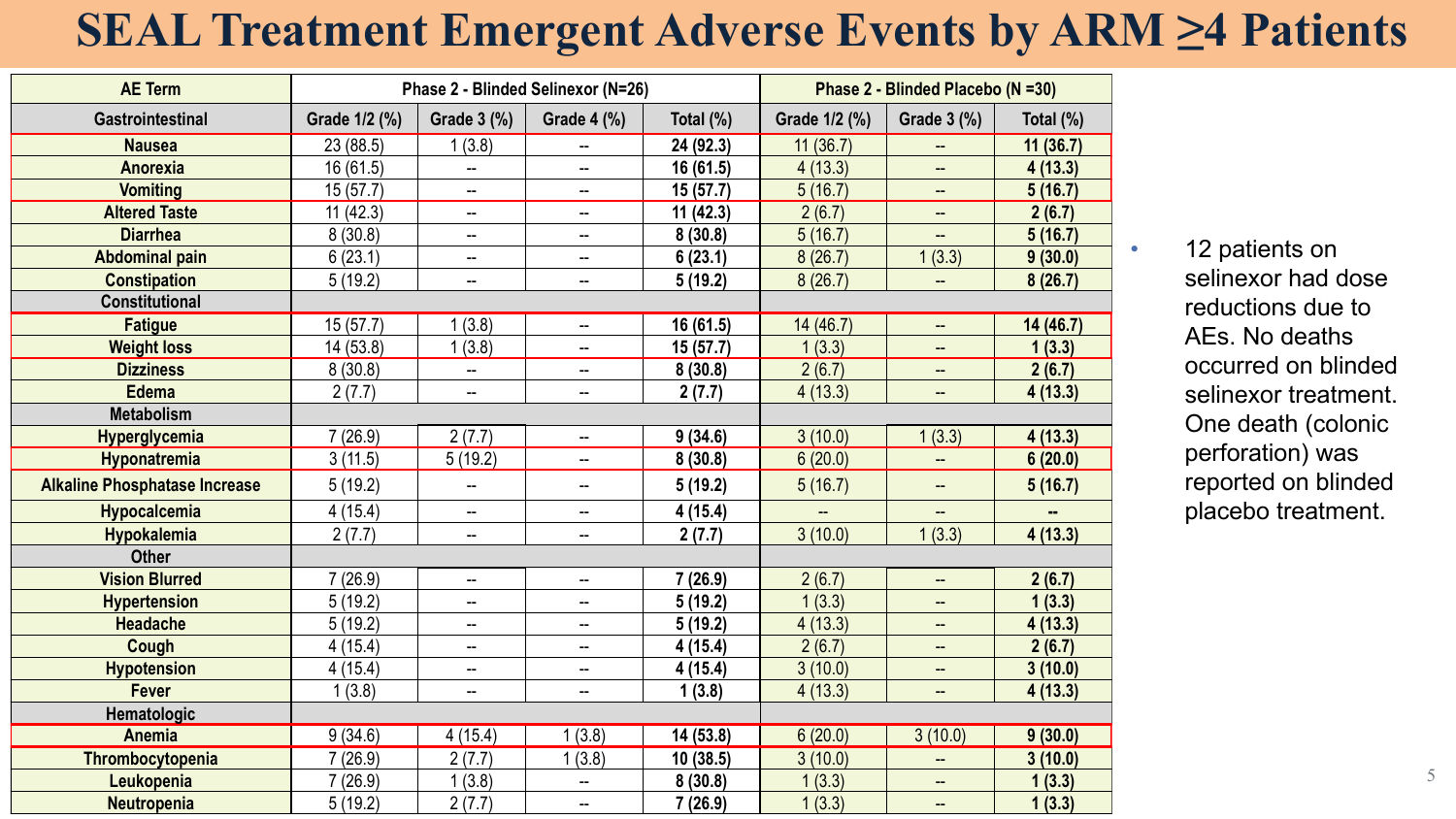#### **SEAL PFS: WHO v. RECIST v1.1 Criteria**

| <b>Variable</b>                                  | <b>WHO Criteria</b>                                                                                         | <b>RECIST v1.1 Criteria</b>                                                                                                   |
|--------------------------------------------------|-------------------------------------------------------------------------------------------------------------|-------------------------------------------------------------------------------------------------------------------------------|
| <b>Measurability at baseline</b>                 | Bi-dimensional, any size, determine<br>product of longest (LD) and shortest (SD)<br>diameters               | Uni-dimensional (LD only) with<br>LD ≥1 cm. Non-measurable: All other lesions,<br>including small lesions (LD <1 cm)          |
| <b>No. of Target Lesions</b><br><b>Evaluated</b> | All lesions are considered target lesions,<br>including small (1 cm) lesions                                | Up to 5 total target lesions<br>(maximum 2 per organ)                                                                         |
| <b>Progressive Disease</b>                       | $\geq$ 25% increase in product (LD x SD) of<br>one or more isolated lesions or<br>appearance of new lesions | $\geq$ 20% increase over smallest SUM of LDs<br>observed (absolute increase of at least 5<br>mm) or appearance of new lesions |

Comparison of WHO to RECIST v1.1 revealed that the WHO criteria, which uses a bi-dimensional evaluation of each lesion, results in the premature determination of clinically asymptomatic progression events, typically involving small lesions, while overall tumor burden was stable. This phenomenon has already been observed in tumors such as sarcoma and melanoma, which are heterogenous and have irregularly shaped lesions. Numbers of patients with PD based on WHO criteria was 2-fold higher than the number of patients that had progressive disease using RECIST v1.1 criteria (*Therasse 2000, Mazumdar 2004*).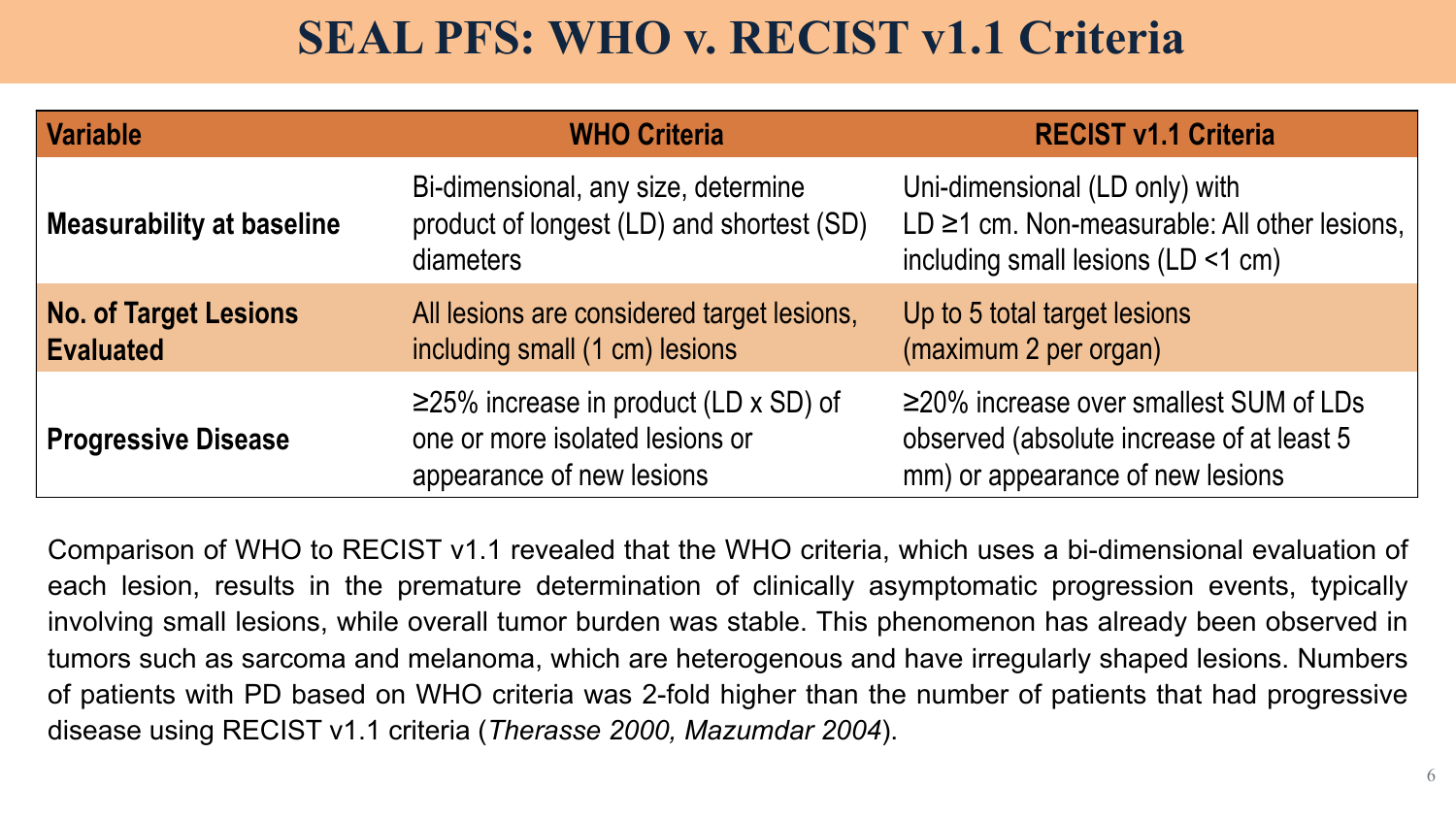## **SEAL PFS: WHO** *vs.* **RECIST v1.1**



**WHO Criteria Median PFS**= 1.4 Months, Selinexor and Placebo **Hazard Ratio (95% CI)**= 1.02 (0.59, 1.77) **Progression Events**= 25 Selinexor; 28 Placebo

**RECIST v1.1 Criteria Selinexor Median PFS**= 5.5 Months **Placebo Median PFS**= 2.7 Months **Hazard Ratio (95% CI)**= 0.67 (0.33, 1.37) **Progression Events**= 13 Selinexor; 19 Placebo

**Criteria Selinexor Median PFS**= 5.4 Months **Placebo Median PFS**= 2.7 Months **Hazard Ratio (95% CI)**= 0.43 (0.15, 1.26)

**Progression Events**= 5 Selinexor; 10 Placebo (*\*in patients on study ≥45 days)*

| <b>Months</b>    |    | ໍາ<br>ט.ו      | -<br>$\bullet$<br><b></b> | 2.8                      | -4<br>י- | 4.3                      | 5.4                      | 6.8 | $\epsilon$ . $\epsilon$ |
|------------------|----|----------------|---------------------------|--------------------------|----------|--------------------------|--------------------------|-----|-------------------------|
| <b>Selinexor</b> | 14 | $\overline{A}$ |                           | $\overline{\phantom{a}}$ |          | $\overline{\phantom{a}}$ |                          |     |                         |
|                  | 14 | 11             | $\overline{\phantom{a}}$  |                          |          |                          | $\overline{\phantom{a}}$ |     | $-$                     |
|                  |    |                |                           |                          |          |                          |                          |     | −                       |

| <b>Months</b>  |                 | ۰. تا | . .     | 1.V | າດ<br>L.v | 2.9 | т. д | v.v | v.v                      | o.u                      |  |
|----------------|-----------------|-------|---------|-----|-----------|-----|------|-----|--------------------------|--------------------------|--|
| <b>Ainexor</b> | <b>OF</b><br>2υ | 2Δ    |         |     | 10        |     |      |     | $\overline{\phantom{a}}$ |                          |  |
|                | ററ<br>ت         | 29    | つに<br>້ | ر . | 10        |     |      |     |                          | $\overline{\phantom{a}}$ |  |

| <b>Months</b>    |          | ن. ا                  | . .      | v  | 2.8                      | <br>т. д | c c<br>ง.ต | $\sim$<br>ი.ა | 8.6    |
|------------------|----------|-----------------------|----------|----|--------------------------|----------|------------|---------------|--------|
| <b>Selinexor</b> | つに<br>رے | 2 <sub>A</sub><br>- 1 | nn<br>ᅩ  | Д  | $\overline{ }$<br>$\sim$ |          |            |               |        |
| m.               | 29       | ാറ<br>ت               | ገድ<br>∠∪ | ιΔ |                          |          |            |               | $\sim$ |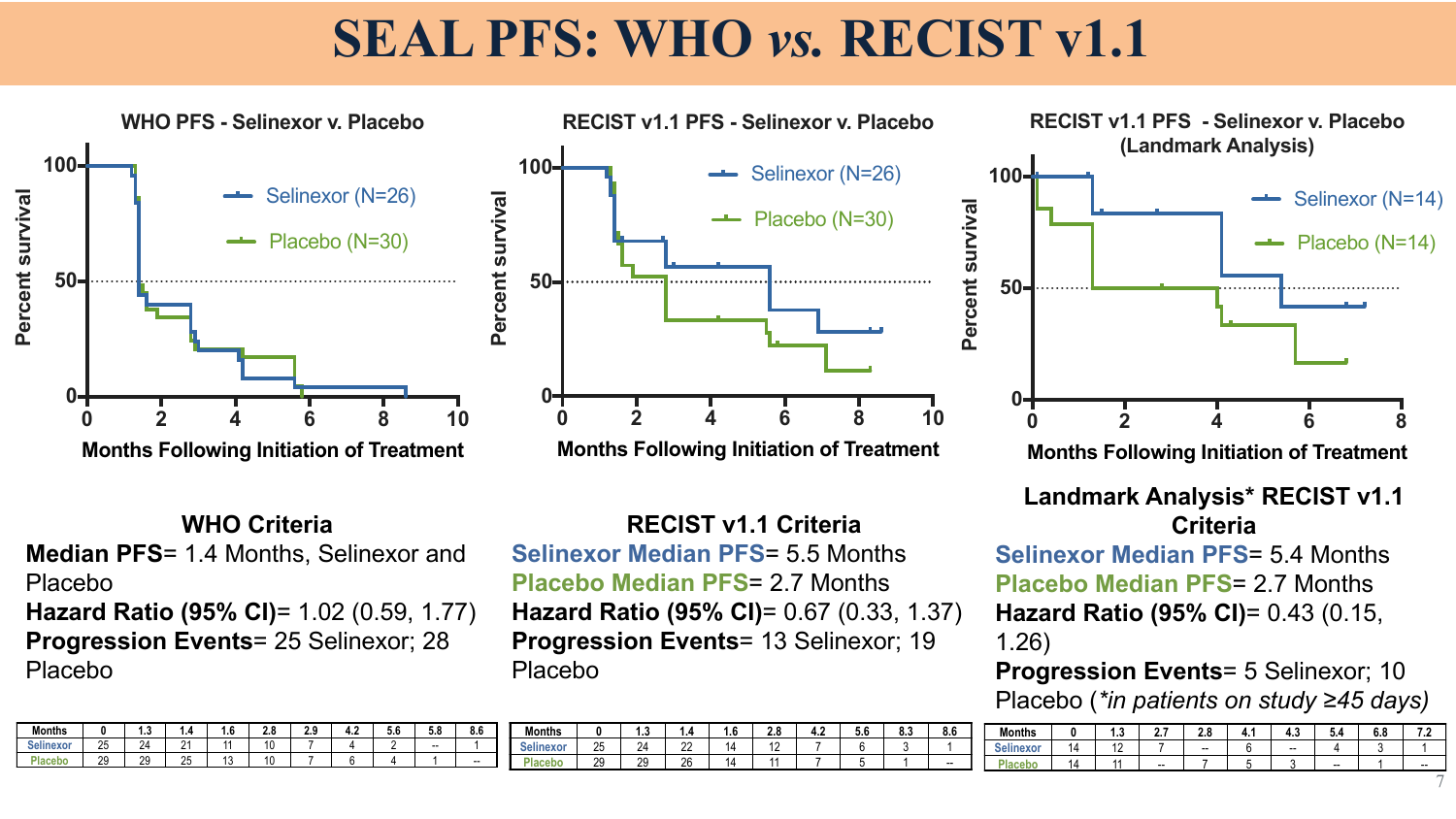### **SEAL Patient Case #1 Study**



**Blinded Selinexor Case #1 Study:** 65 y/o male originally diagnosed with retroperitoneal liposarcoma (MDM2 and CDK4 coamplification), surgically resected. Recurrence was treated with four prior lines of therapy (<sup>1</sup>gem/doc/dox, <sup>2</sup>trabectedin,  $3$ dacarbazine,  $4$ ifosfamide). Randomized to selinexor. This patient remained on treatment until disease progression at 9 months.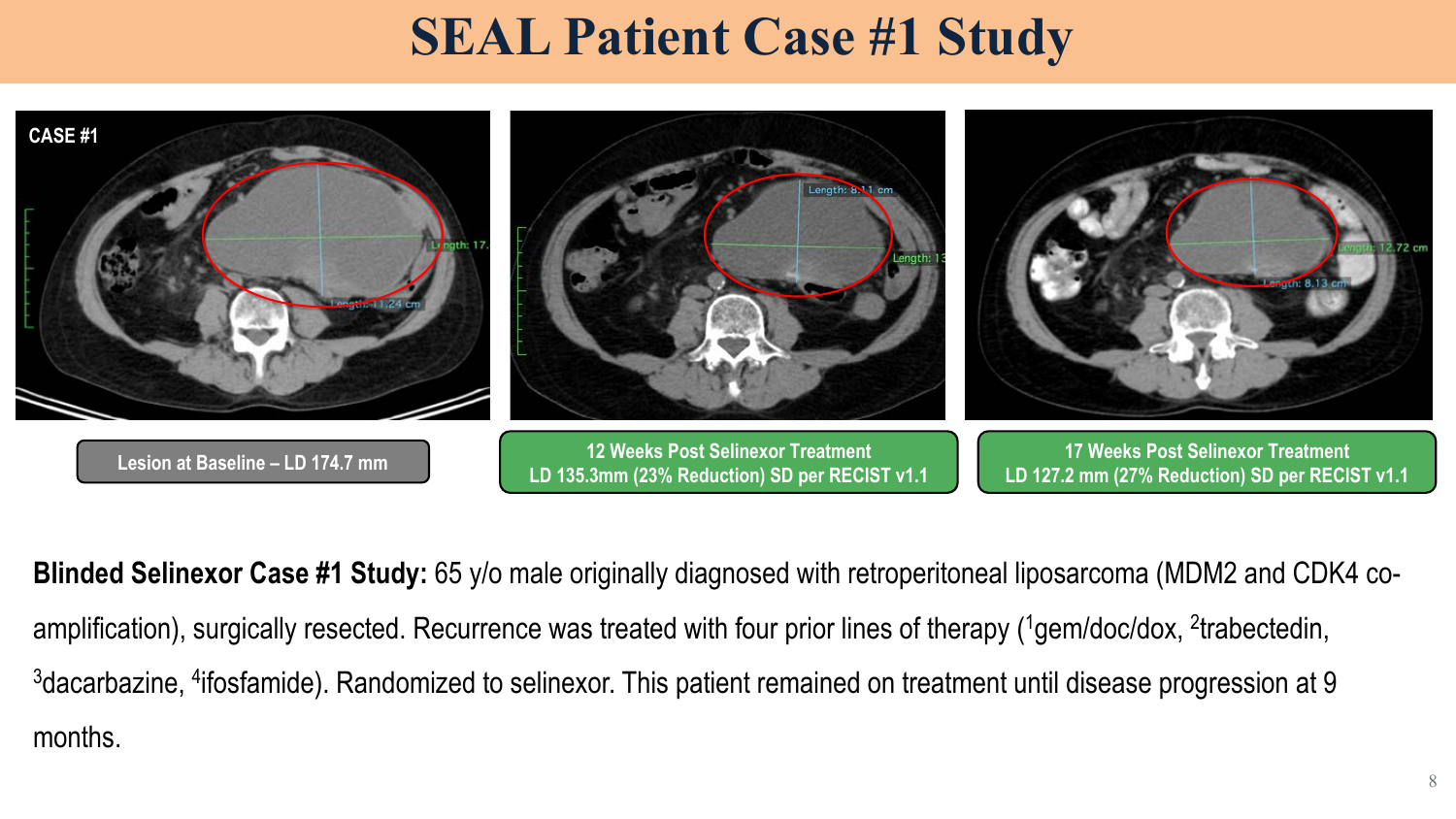## **SEAL Patient Case #2 Study**



9 **Placebo to Cross-Over Selinexor Case #2 Study:** 61 y/o female originally diagnosed with metastatic MDM2 amplified liposarcoma in June 2008. Patient had several resections for recurrent disease and was treated with seven prior systemic therapies (<sup>1</sup>ifosf/dox; <sup>2</sup>gem/doc; <sup>3</sup>valproic acid; <sup>4</sup>trabectedin; <sup>5</sup>palbociclib; <sup>6</sup>nivolumab; <sup>7</sup>pazopanib). Patient was randomized to placebo arm, and crossed over to selinexor upon progression. This patient remained on open label selinexor treatment until disease progression at 11 months.